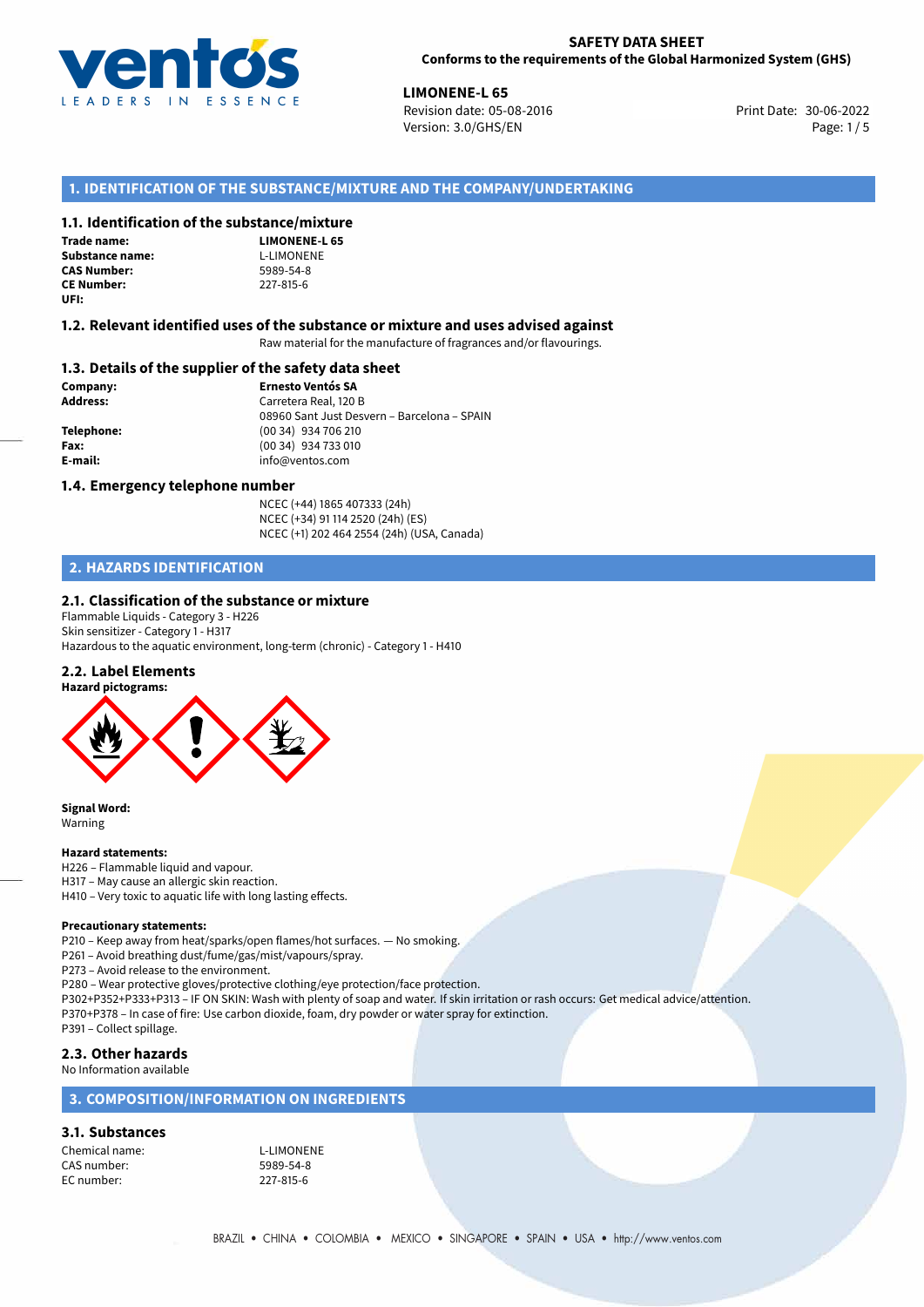

**LIMONENE-L 65**<br>Revision date: 05-08-2016 **Print Date: 30-06-2022** Version: 3.0/GHS/EN Page: 2 / 5

#### **Hazardous constituents:**

| <b>Chemical Name</b>  | % (w/w)   | <b>CAS No</b><br><b>EC No</b> | <b>Classification according to GHS</b>                                        |
|-----------------------|-----------|-------------------------------|-------------------------------------------------------------------------------|
| HEPTAMETHYL           | $\geq$ 50 | 476332-65-                    | Skin sensitizer - Category 1 - H317                                           |
| DECAHYDROINDENEFURANE |           | 449-360-4                     | Hazardous to the aquatic environment, long-term (chronic) - Category 1 - H410 |

[See the full text of the hazard statements in section 16.](#page-4-0)

#### **3.2. Mixtures**

Not applicable.

## **4. FIRST-AID MEASURES**

## **4.1. Description of necessary first aid measures**

| Ingestion:    | Rinse mouth with water.                                                                                               |  |  |
|---------------|-----------------------------------------------------------------------------------------------------------------------|--|--|
|               | Obtain medical advice.                                                                                                |  |  |
|               | Keep at rest. Do not induce vomiting.                                                                                 |  |  |
| Eye contact:  | In case of contact with eyes, rinse immediately with plenty of water for at least 15 minutes and seek medical advice. |  |  |
| Inhalation:   | Remove person to fresh air and keep at rest.                                                                          |  |  |
|               | Seek immediate medical advice.                                                                                        |  |  |
| Skin contact: | Take off immediately all contaminated clothing.                                                                       |  |  |
|               | Thoroughly wash affected skin with soap and water.                                                                    |  |  |
|               | Seek medical attention if symptoms persist.                                                                           |  |  |

## **4.2. Most important symptoms and effects, both acute and delayed**

No information available.

## **4.3. Indication of any immediate medical attention and special treatment needed**

No information available.

## **5. FIRE-FIGHTING MEASURES**

## **5.1. Extinguishing Media**

Water spray, carbon dioxide, dry chemical powder or appropriate foam. For safety reasons do not use full water jet.

### **5.2. Special hazards arising from the substance or mixture**

Known or Anticipated Hazardous Products of Combustion: Emits toxic fumes under fire conditions.

#### **5.3. Advice for firefighters**

High temperatures can lead to high pressures inside closed containers. Avoid inhalation of vapors that are created. Use appropriate respiratory protection. Do not allow spillage of fire to be poured into drains or watercourses. Wear self-contained breathing apparatus and protective clothing.

## **6. ACCIDENTAL RELEASE MEASURES**

#### **6.1. Personal precautions, protective equipment and emergency procedures**

Evacuate surronding areas. Ensure adequate ventilation. Keep unnecessary and unprotected personnel from entering. Do not breathe vapor/spray. Avoid contact with skin and eyes. Information regarding personal protective measures: see section 8.

#### **6.2. Environmental precautions**

To avoid possible contamination of the environment, do not discharge into any drains, surface waters or groundwaters.

#### **6.3. Methods and materials for containment and cleaning up**

Cover with an inert, inorganic, non-combustible absorbent material (e.g. dry-lime, sand, soda ash). Place in covered containers using non-sparking tools and transport outdoors. Avoid open flames or sources of ignition (e.g. pilot lights on gas hot water heater). Ventilate area and wash spill site after material pickup is complete.

#### **6.4. Reference to other sections**

Information regarding exposure controls, personal protection and disposal considerations can be found in sections 8 and 13.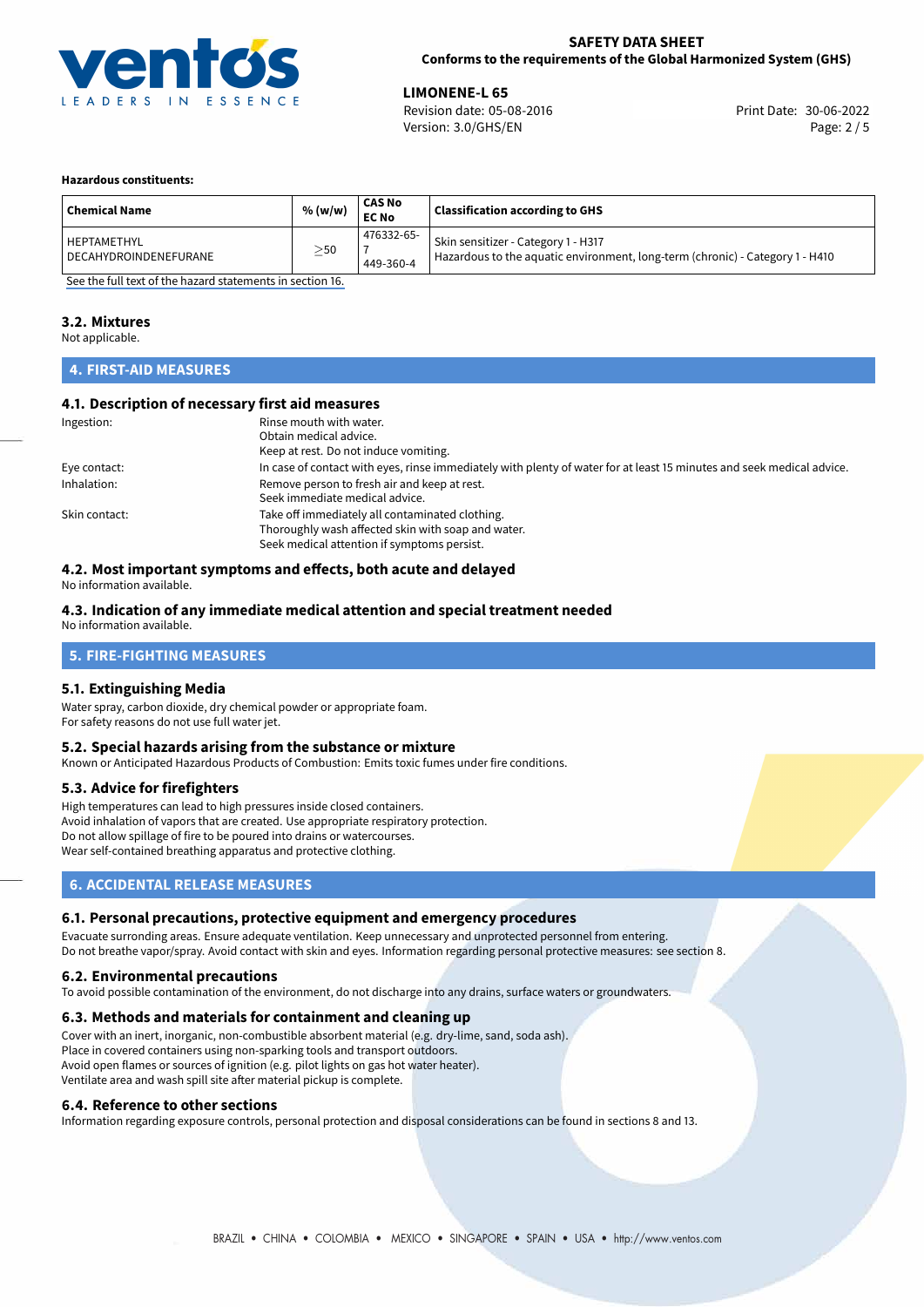

**LIMONENE-L 65**<br>Revision date: 05-08-2016 **Print Date: 30-06-2022** Version: 3.0/GHS/EN Page: 3 / 5

# **7. HANDLING AND STORAGE**

## **7.1. Precautions for safe handling**

Do not store or handle this material near food or drinking water. Do not smoke. Avoid contact with the eyes, skin and clothing. Wear protective clothing and use glasses. Observe the rules of safety and hygiene at work. Keep in the original container or an alternative made from a compatible material.

# **7.2. Conditions for safe storage, including any incompatibilities**

Store in tightly closed and preferably full containers in a cool, dry and ventilated area, protected from light. Keep away from sources of ignition (e.g. hot surfaces, sparks, flame and static discharges). Keep away from incompatible materials (see section 10).

## **7.3. Specific end use(s)**

No information available.

**8. EXPOSURE CONTROLS AND PERSONAL PROTECTION**

# **8.1. Control parameters**

Components with occupational exposure limits: None known.

#### **8.2. Exposure controls**

Measures should be taken to prevent materials from being splashed into the body. Provide adequate ventilation, according to the conditions of use. Use a mechanical exhaust if required.

#### **8.3. Individual protection measures, such as personal protective equipment**

| Eye/Face protection:             | Chemical safety goggles are recommended. Wash contaminated goggles before reuse.                                                            |  |  |  |  |
|----------------------------------|---------------------------------------------------------------------------------------------------------------------------------------------|--|--|--|--|
| Hand Protection:                 | Chemical-resistant gloves are recommended. Wash contaminated gloves before reuse.                                                           |  |  |  |  |
| Body protection:                 | Personal protective equipment for the body should be selected based on the task being performed and the risks<br>involved.                  |  |  |  |  |
| Respiratory Protection:          | In case of insufficient ventilation, use suitable respiratory equipment.                                                                    |  |  |  |  |
| Environmental exposure controls: | Emissions from ventilation or process equipment should be checked to ensure they comply with environmental<br>protection legislation.       |  |  |  |  |
|                                  | In some cases, filters or engineering modifications to the process equipment will be necessary to reduce emissions to<br>acceptable levels. |  |  |  |  |
|                                  |                                                                                                                                             |  |  |  |  |

## **9. PHYSICAL AND CHEMICAL PROPERTIES**

## **9.1. Information on basic physical and chemical properties**

| Appearance:                            | Liquid                    |
|----------------------------------------|---------------------------|
| Colour:                                | Conforms to standard      |
| Odour:                                 | Conforms to standard      |
| Odour theshold:                        | Not determined            |
| pH:                                    | Not determined            |
| Melting point/freezing point:          | Not determined            |
| Boling point/boiling range $(°C)$ :    | 176-178°C                 |
| Flash point:                           | 49 $^{\circ}$ C           |
| Evaporation rate:                      | Not determined            |
| Flammability:                          | Not determined            |
| Lower flammability/Explosive limit:    | Not determined            |
| Upper flammability/Explosive limit:    | Not determined            |
| Vapour pressure:                       | 2.1 hPa (at 20°C)         |
| Vapour Density:                        | Not determined            |
| Density:                               | $0,838-0,848$ g/mL (20°C) |
| Relative density:                      | $0,838 - 0,848$ (20°C)    |
| Water solubility:                      | Not determined            |
| Solubility in other solvents:          | SOLUBLE IN ETHANOL        |
| Partition coefficient n-octanol/water: | Not determined            |
| Auto-ignition temperature:             | Not determined            |
| Decomposition temperature:             | Not determined            |
| Viscosity, dynamic:                    | Not determined            |
| Viscosity, kinematic:                  | Not determined            |
| Explosive properties:                  | Not determined            |
| Oxidising properties:                  | <b>NONE EXPECTED</b>      |
|                                        |                           |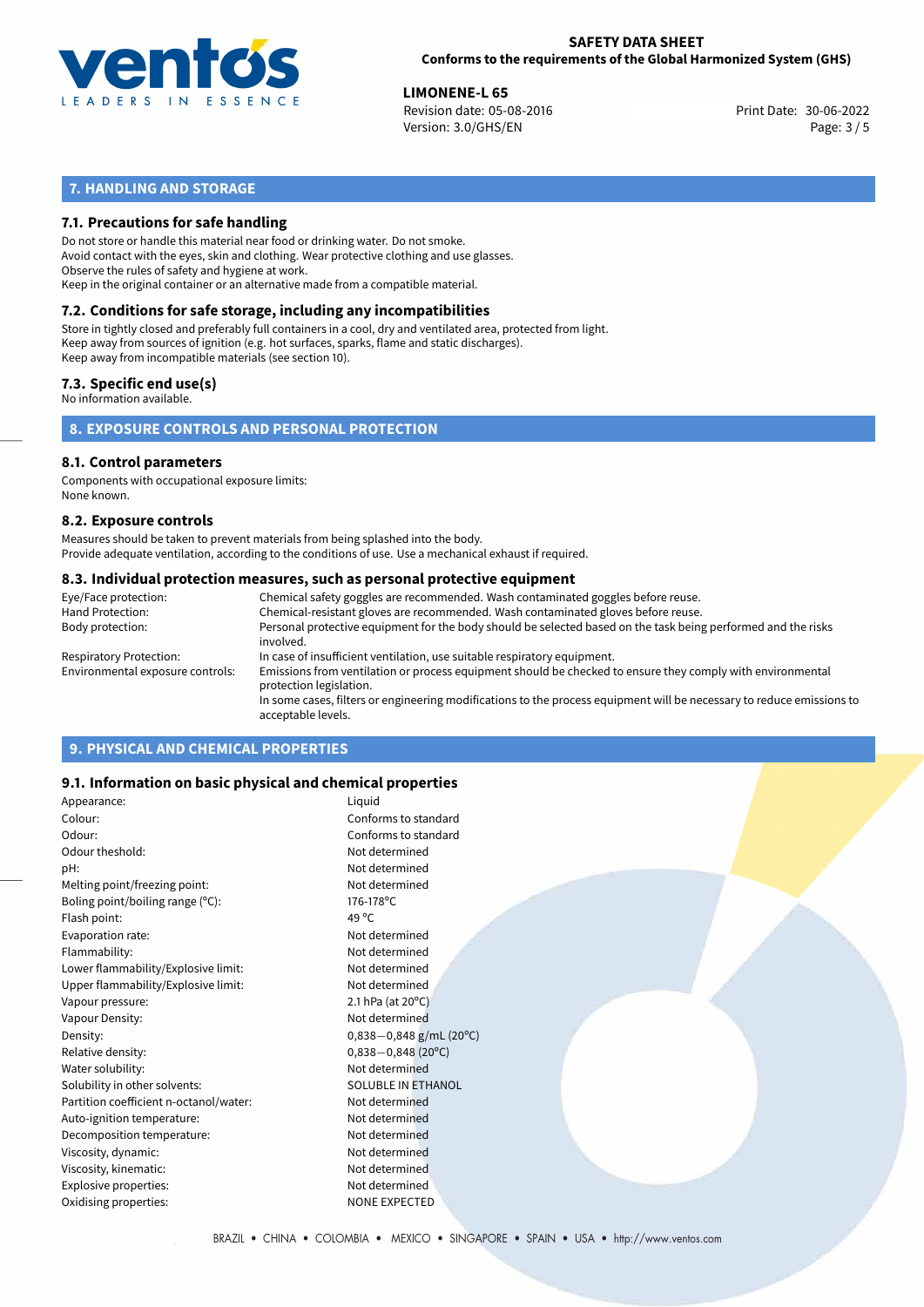

**LIMONENE-L 65**<br>Revision date: 05-08-2016 **Print Date: 30-06-2022** Version: 3.0/GHS/EN Page: 4 / 5

# **10. STABILITY AND REACTIVITY**

### **10.1. Reactivity**

No hazardous reactions if stored and handled as prescribed/indicated.

#### **10.2. Chemical stability**

The product is stable if stored and handled as prescribed/indicated.

#### **10.3. Possibility of hazardous reactions**

No hazardous reactions if stored and handled as prescribed/indicated.

#### **10.4. Conditions to Avoid**

Conditions to Avoid: Excessive heat, flame or other ignition sources.

#### **10.5. Incompatible materials**

Avoid contact with strong acids and bases and oxidizing agents.

#### **10.6. Hazardous decomposition products**

During combustion may form carbon monoxide and unidentified organic compounds.

## **11. TOXICOLOGICAL INFORMATION**

| <b>Acute toxicity</b>             | Based on the data available, the criteria for classification are not met. |  |  |
|-----------------------------------|---------------------------------------------------------------------------|--|--|
|                                   |                                                                           |  |  |
| Skin corrosion/irritation         | Based on the data available, the criteria for classification are not met. |  |  |
| Serious eye damage/irritation     | Based on the data available, the criteria for classification are not met. |  |  |
| Respiratory or skin sensitisation | May cause an allergic skin reaction.                                      |  |  |
| Germ cell mutagenicity            | Based on the data available, the criteria for classification are not met. |  |  |
| Carcinogenicity                   | Based on the data available, the criteria for classification are not met. |  |  |
| Reproductive toxicity             | Based on the data available, the criteria for classification are not met. |  |  |
| <b>STOT-single exposure</b>       | Based on the data available, the criteria for classification are not met. |  |  |
| <b>STOT-repeated exposure</b>     | Based on the data available, the criteria for classification are not met. |  |  |
| <b>Aspiration hazard</b>          | Based on the data available, the criteria for classification are not met. |  |  |

## **12. ECOLOGICAL INFORMATION**

#### **12.1. Toxicity**

**Assessment:** Very toxic to aquatic life with long lasting effects. **Experimental/calculated data:** No information available.

### **12.2. Degradability**

No information available.

#### **12.3. Bioaccumulative potential** No information available.

**12.4. Soil mobility** No information available.

## **12.5. Other adverse effects**

See also sections 6, 7, 13 and 15 Do not allow to get into waste water or waterways.

## **13. DISPOSAL CONSIDERATIONS**

#### **13.1. Waste treatment methods**

Dispose of in accordance with national and local environmental regulations.